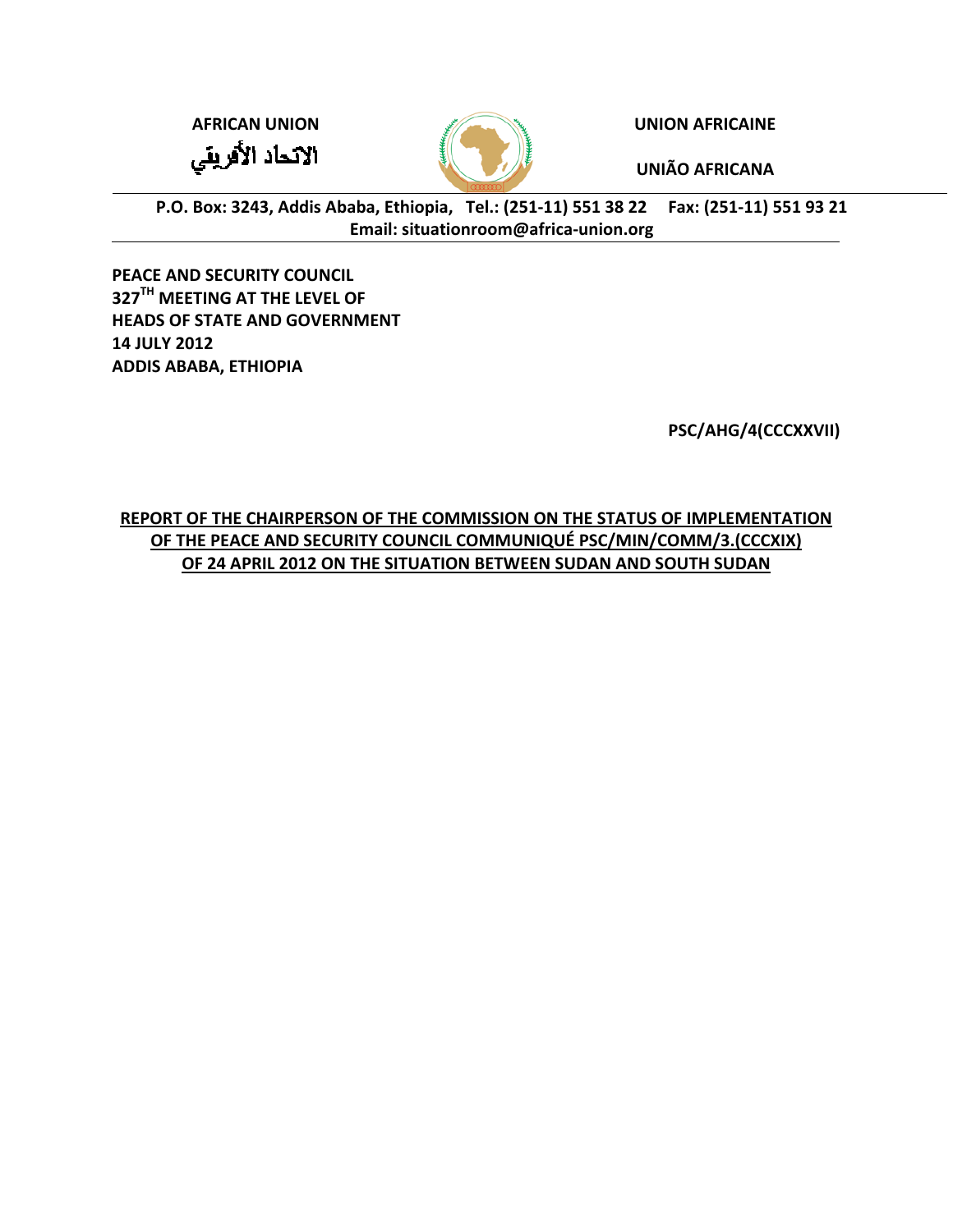# **REPORT OF THE CHAIRPERSON OF THE COMMISSION ON THE STATUS OF IMPLEMENTATION OF THE PEACE AND SECURITY COUNCIL COMMUNIQUÉ PSC/MIN/COMM/3.(CCCXIX) OF 24 APRIL 2012 ON THE SITUATION BETWEEN SUDAN AND SOUTH SUDAN**

### **I. INTRODUCTION**

1. This report is submitted pursuant to communiqué PSC/MIN/COMM/3.(CCCXIX) adopted by Council at its 319<sup>th</sup> meeting, held on 24 April 2012. In this communiqué, Council articulated a Roadmap for the ending of hostilities and the resolution of outstanding issues between the Republic of Sudan and the Republic of South Sudan.

2. The report, which contains a brief background on the post-secession negotiations, provides an update on the implementation of the various components of the Roadmap. It concludes with observations on the way forward and the steps expected from the Parties.

### **II. BACKGROUND**

3. Since May 2010, at the initiative of the Parties, the African Union High‐Level Implementation Panel (AUHIP) has been facilitating the negotiations on outstanding issues in the January 2005 Comprehensive Peace Agreement (CPA) and post‐secession relations between the Government of Sudan and the Government of South Sudan, within the framework of the overriding principle of establishing two viable states, at peace with one another, cooperative and mutually supportive. The AUHIP‐facilitated negotiations between the two countries have focused on security matters, oil and related financial arrangements, nationality, border issues, and the status of Abyei. Additionally, the Panel has engaged with the Government of Sudan and the Sudan People's Liberation Movement‐North (SPLM‐N) on the conflict in the "Two Areas" of Southern Kordofan and Blue Nile states, in Sudan.

4. During this period, the Parties reached a number of important security and related agreements. These include the Agreement on the Temporary Arrangements for the Administration and Security of the Abyei Area of 20 June 2011, the Agreement on Border Security and the Joint Political and Security Mechanism (JPSM) of 29 June 2011, a standing ministerial‐level intergovernmental structure between the two States, the Agreement on the Border Monitoring Support Mission of 30 July 2011, the Decisions of the JPSM of 18 September 2011, and the Memorandum of Understanding (MoU) on Non-Aggression and Cooperation of 10 February 2012.

5. In March 2012, in the context of deteriorating relations and worsening economic conditions in both countries, the two sides agreed to work within a "new spirit", whereby they would negotiate as partners, in pursuit of their original strategic objective of "two viable states". It was also agreed that a summit meeting of the two Heads of State, President Omar Hassan al Bashir and President Salva Kiir Mayardit, would be held in Juba, in early April 2012, to cement this "new approach".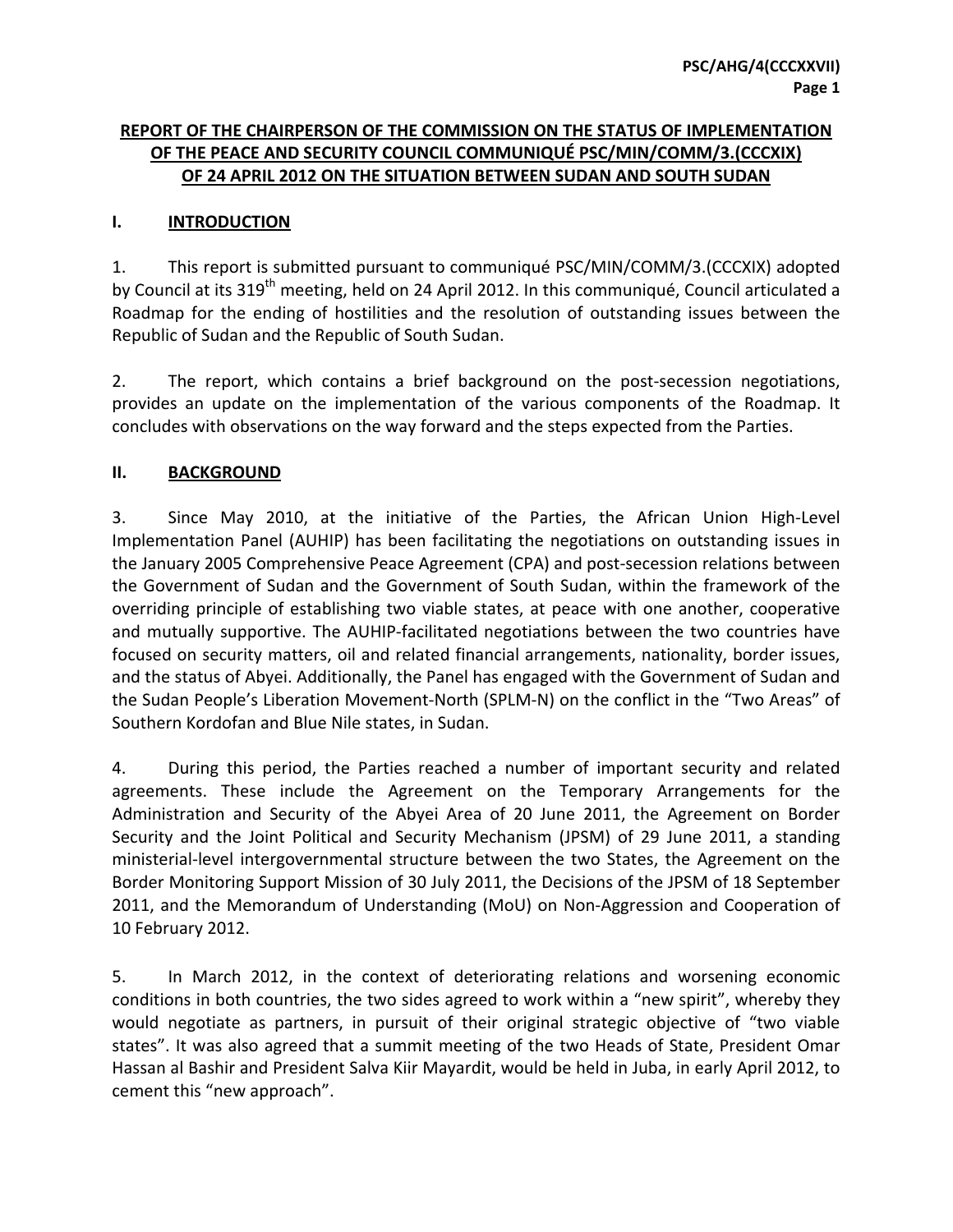6. Unfortunately, this new spirit unraveled rapidly following the military attack on Heglig in April 2012, spurring a confrontation between the two countries. This situation considerably damaged the prospects for resuming negotiations, and raised the risk of an all‐out war between the two countries, with its attendant negative consequences for the entire region.

7. It was in this context that Council, at its  $319<sup>th</sup>$  meeting, adopted a Roadmap outlining a number of steps aimed at easing the then-prevailing tension, facilitating the resumption of negotiations on post‐secession relations, and the normalization of the relations between the two states. The Roadmap falls into three parts, namely immediate security issues, the resumption of negotiations on all outstanding issues, and measures to address the conflict in Southern Kordofan and Blue Nile states.

8. With regard to security matters, the Roadmap called for: (i) the immediate cessation of hostilities, including aerial bombardment; (ii) the unconditional withdrawal of all armed forces to their side of the border; (iii) the cessation of harbouring of, or support to, rebel groups against the other State; (iv) the activation of the Safe Demilitarized Border Zone (SDBZ), in accordance with the AUHIP map of November 2011; (v) the activation of the Joint Border Verification and Monitoring Mechanism (JBVMM); (vi) the activation of the *ad hoc* Committee to receive allegations and counter‐allegations of violations; (vii) the withdrawal of all armed forces from Abyei; and (viii) an end to hostile propaganda.

9. The communiqué also called on the Parties unconditionally to resume negotiations on all outstanding aspects in their post‐secession relations, in particular on oil and related payments, borders, nationality issues and the final status of Abyei. It requested the Government of Sudan and the SPLM‐North to enter into negotiations towards the resolution of the conflict in Southern Kordofan and Blue Nile states, and gave a role to the AUHIP in this regard. The deadline given by Council for the completion of the negotiations on the postsecession relations was three months from the adoption of the communiqué.

10. Council requested the Chairperson of the Commission to transmit the communiqué to the UN Security Council, for endorsement under Chapter VII of the UN Charter. On 2 May 2012, the Security Council endorsed the Roadmap, as requested, with the adoption of resolution 2046 (2012). In a communiqué issued on 3 May 2012, I welcomed the unanimous support of the Security Council for the AU Roadmap, as another illustration of the close partnership between the AU and the UN, particularly between Council and the Security Council, in the promotion of peace, security and stability in Africa. It should be noted that the deadline for the completion of negotiations was thereby set at 2 August 2012, 3 months from the date of adoption of resolution 2046 (2012).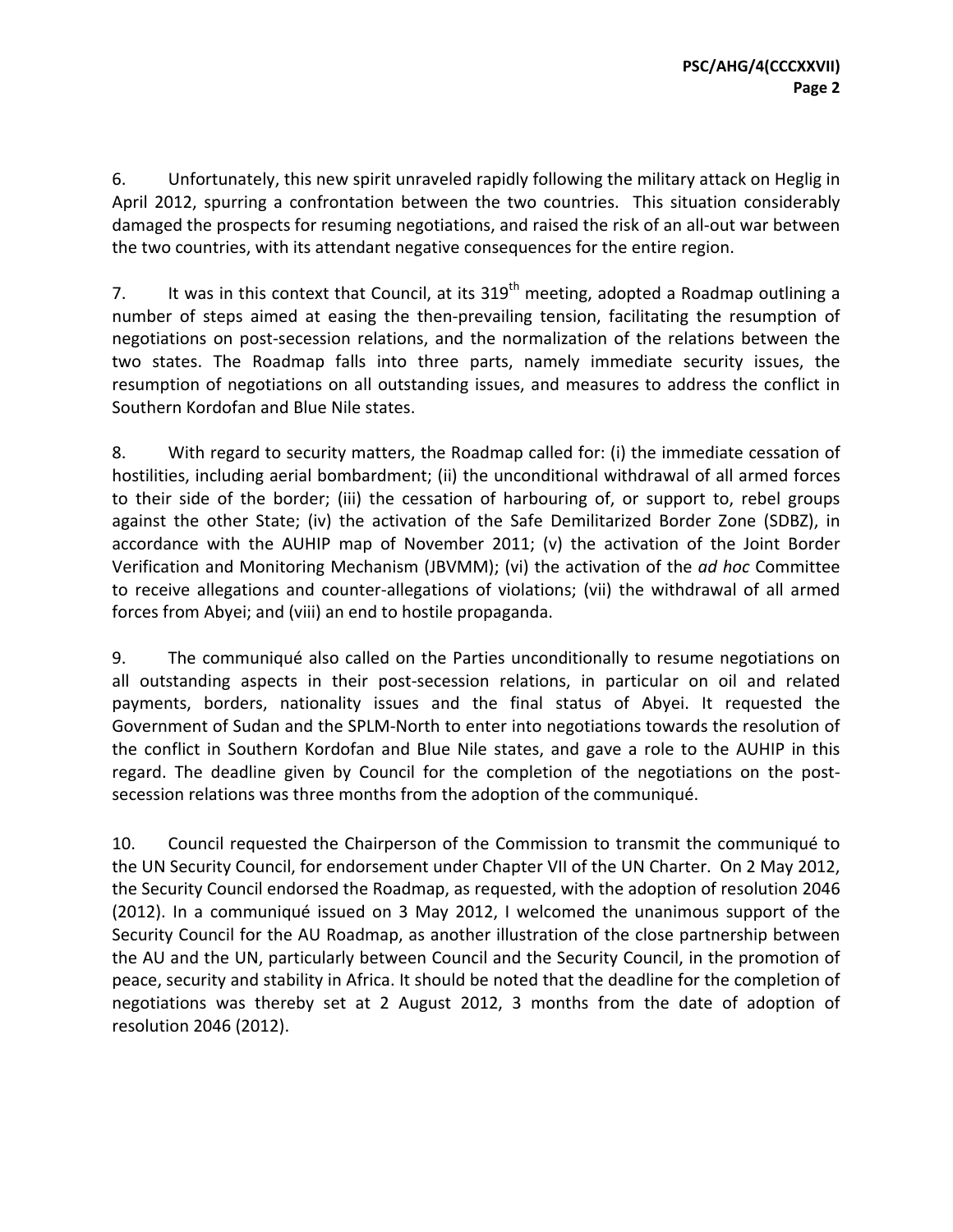11. Both Governments wrote to me formally, indicating their acceptance of the Roadmap. On 30 April 2012, I issued a communiqué welcoming South Sudan's formal acceptance of the Roadmap. On 2 May 2012, I issued another communiqué in which I welcomed Sudan's acceptance in principle of the Roadmap.

# **III. PROGRESS IN THE IMPLEMENTATION OF THE PROVISIONS OF THE ROADMAP AIMED AT EASING THE TENSION BETWEEN THE TWO COUNTRIES AND FACILITATING THE RESUMPTION OF THE POST‐SECESSION NEGOTIATIONS**

12. As indicated above, in its Roadmap, Council outlined a number of steps to be implemented by both Sudan and South Sudan, in order to ease the tension that was then prevailing on the ground, facilitate the resumption of negotiations on post-secession relations and the normalization of their relations. It should be noted that, since the adoption of the Roadmap and its subsequent endorsement by the Security Council, there has been a marked decrease in the levels of fighting. Some progress has also been achieved in the implementation of other aspects of the Roadmap.

13. The Roadmap obliged the Parties to redeploy their armed forces out of Abyei, in accordance with the 20 June 2011 Agreement on Temporary Administrative and Security Arrangements for Abyei. On 10 May 2012, the Government of the Republic of South Sudan completed the withdrawal of its 700‐strong police from Abyei. I welcomed this step in a communiqué issued on 11 May, and commended the Government of South Sudan for making good of its pledge to withdraw from Abyei. On 29 May 2012, Sudan completed the withdrawal of its Armed Forces and Police Service from Abyei, leaving behind a company of oil police in Diffra to protect the oil installations. On 2 June 2012, I issued a statement welcoming the redeployment of the Sudanese forces from Abyei. I requested the Abyei Joint Oversight Commission (AJOC) to meet without further delay, to address the issue of security of the oil infrastructure in a way that respects the provisions of the Roadmap and the Security Council resolution. I also urged the Parties to reach agreement on the composition of the Abyei Area Council and the establishment of the Abyei Area Administration as soon as possible, to facilitate the speedy resumption of normal life for all the affected communities of Abyei.

14. The AJOC met in Addis Ababa on 8 June 2012, and provisionally agreed to the draft Terms of Reference (ToR) for the Joint Military Observers Committee (JMOC), which is a security mechanism comprising an equal number of members of the SAF and the SPLA and mandated to guarantee peace and security for the Abyei residents. It also took decisions related to the formation of the Abyei Police Service (APS), as well as decisions relating to the provision of humanitarian assistance. The AJOC met again on 5 July, in Abyei, and finalized the ToR for the JMOC.

15. Following the redeployment of the armed forces of both Governments, the only security force active in the areas of civilian habitation throughout Abyei is UNISFA, the United Nations Interim Security Force for Abyei, which is doing an outstanding work in ensuring security for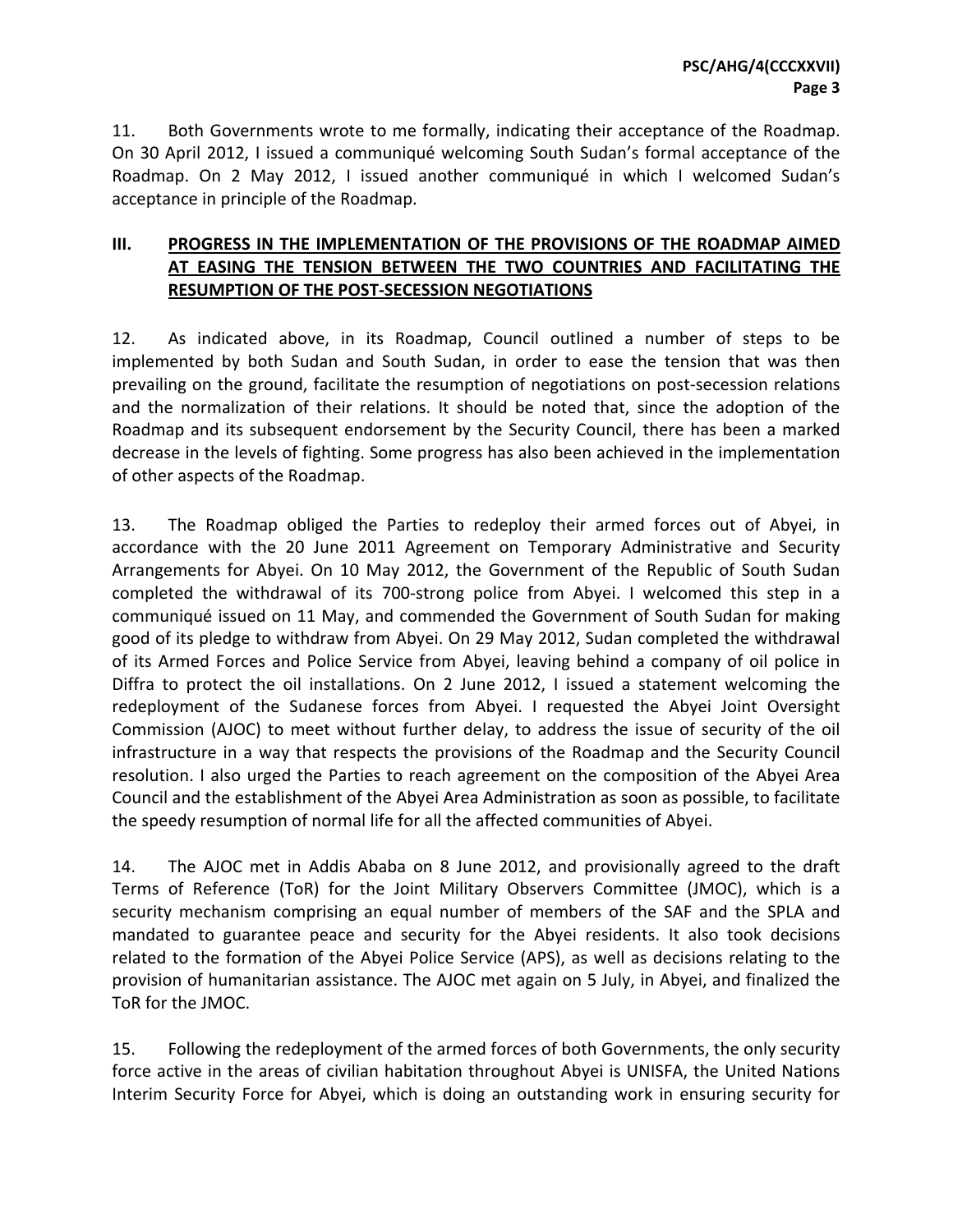residents and pastoralists. Conditions are now propitious for the return of displaced people to their homes and the normalization of life in Abyei. At the time of finalization of this report, over 1,500 displaced persons had already returned to Abyei Town.

16. During the last round of negotiations, which took place in Addis Ababa from 21 to 28 June 2012 under the facilitation of the AUHIP, the Parties exchanged the names of their monitors to the JBVMM and agreed to send them to the JBVMM temporary Headquarters at Assosa, in Ethiopia. They also agreed to the ToR for the *ad hoc* Committee, and exchanged the names of their representatives on this body. The *ad hoc* Committee has yet to convene its first meeting.

17. The Roadmap committed the Parties to implement the SDBZ, in accordance with the administrative and security map that was produced by the AUHIP in November 2011 at the Parties own request. However, at the time of finalization of this report, there was still disagreement about certain areas of this map. On 27 June 2012, the Government of the Republic of South Sudan wrote to the AUHIP, stating its unconditional acceptance of the November 2011 map. The Government of Sudan objected to one section of the map, on the grounds that it does not conform to its interpretation of the administrative boundary between the northern and southern provinces of Sudan as they stood at independence, on 1 January 1956. The AUHIP has clarified that the SDBZ and its centre line are established as a temporary security measure, without prejudice to the ongoing negotiations on the final demarcation of the border or the resolution of the disputed areas. In June 2012, the Government of Sudan wrote to the President of the UN Security Council, raising the objection that the map did not conform to the maps produced by the United Nations. The United Nations Secretariat has clarified that that the UN maps were produced for operational purposes and should not be taken as indicating the recognition of any border.

18. Given the looming deadline for the completion of negotiations on outstanding issues, the Parties have been trying to reach a compromise on the SDBZ that would allow them to activate the JBVMM, improve security along the border, and make it possible fully to resume the negotiations on all outstanding matters in a more conducive environment. On 24 June 2012, at the request of the AUHIP, the leaders of the Parties' delegations initiated bilateral talks. After three days of discussion, the delegations informed the Panel that they were developing a comprehensive framework for resolving all outstanding issues, and requested an adjournment to enable them to consult with their Principals. They agreed to attempt a return to the "new approach" envisaged in March 2012. This approach would allow them to conduct their negotiations as partners, not as adversaries, and facilitate decision‐making on the basis of strategic considerations. The two sides committed to resume negotiations in early July, and continue throughout the period up till 2 August 2012, with the view to reaching an agreement on the outstanding issues, under the facilitation of the AUHIP.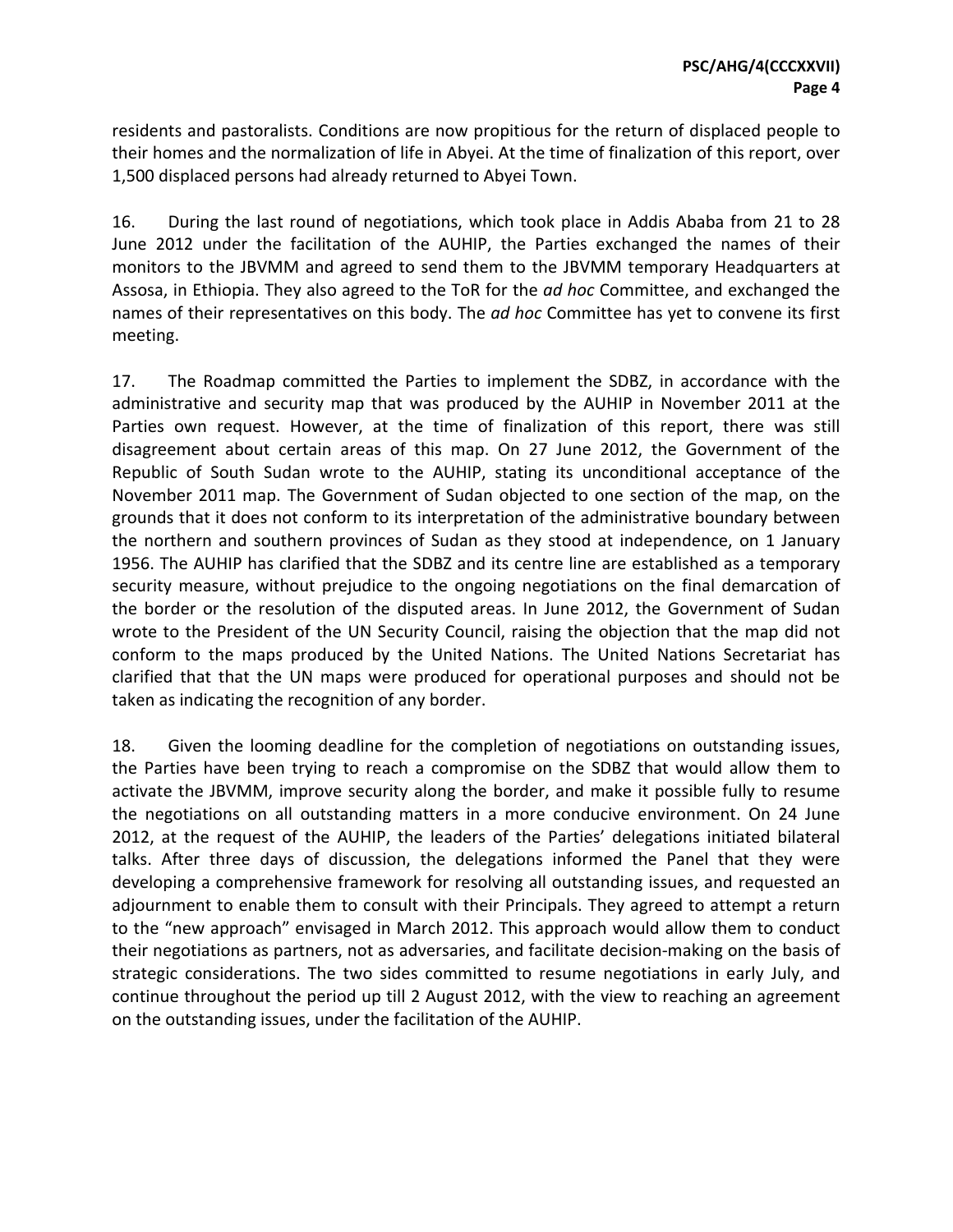# **IV. PROGRESS IN ADDRESSING THE OUTSTANDING ISSUES IN THE POST‐SECESSION RELATIONS BETWEEN SUDAN AND SOUTH SUDAN**

19. As also indicated above, in its Roadmap, Council urged the Parties unconditionally to resume negotiations, under the auspices of the AUHIP and with the support of the Chairman of IGAD, to reach agreement on the following critical issues: (i) arrangements concerning oil and associated payments; (ii) the status of nationals of one country resident in the other, in accordance with the Framework Agreement initialed in March 2012; (iii) resolution of the status of disputed and claimed areas and the demarcation of the border; and (iv) the final status of Abyei.

### *Oil and related financial arrangements*

20. Following the failure of the two Parties to reach an agreement on a package that would include tariffs and a Transitional Financial Arrangement (TFA), the Government of Sudan, in December 2011, decided to seize South Sudan's oil in lieu of payment to arrears owed to it. In January 2012, the Panel convened a series of negotiations in an attempt to prevent reciprocal unilateral actions by the Government of South Sudan. The AUHIP put forward a "Cover Agreement" on oil and transitional financial arrangements that included the following key elements: (i) tariffs; (ii) TFA; (iii) guaranteed provision of petroleum to refineries in Sudan; and (iv) settlement of arrears and claims.

21. Unfortunately, the AUHIP's efforts to halt the threat of an oil shutdown by the Government of South Sudan failed. Since February, no new discussions on oil and related payments have been held. The Parties have now agreed to resume negotiations on this issue.

#### *Nationality issues*

22. The Parties initialed a Framework Agreement on the Treatment of Nationals of the Other State in Addis Ababa, on 13 March 2012. The Agreement proposed a Joint High‐Level Committee, which would oversee the adoption and implementation of joint measures relating to nationals of the other State. The Agreement also accorded the nationals of the other state the "four freedoms", namely freedom of residence, movement, economic activity and the right to acquire and dispose of property. Both Parties have expressed their continued commitment to the Agreement. However, conditions for its full implementation, including especially the "four freedoms," have not been conducive for progress. The next necessary step is for the two relevant Ministers to meet and agree implementation modalities and schedules.

### *Borders*

23. While both Parties accept, consistent with the relevant provisions of the CPA, that the boundary between Sudan and South Sudan shall be that which existed on 1 January 1956, the day of Sudanese independence, they do not agree on where that line lies. During the CPA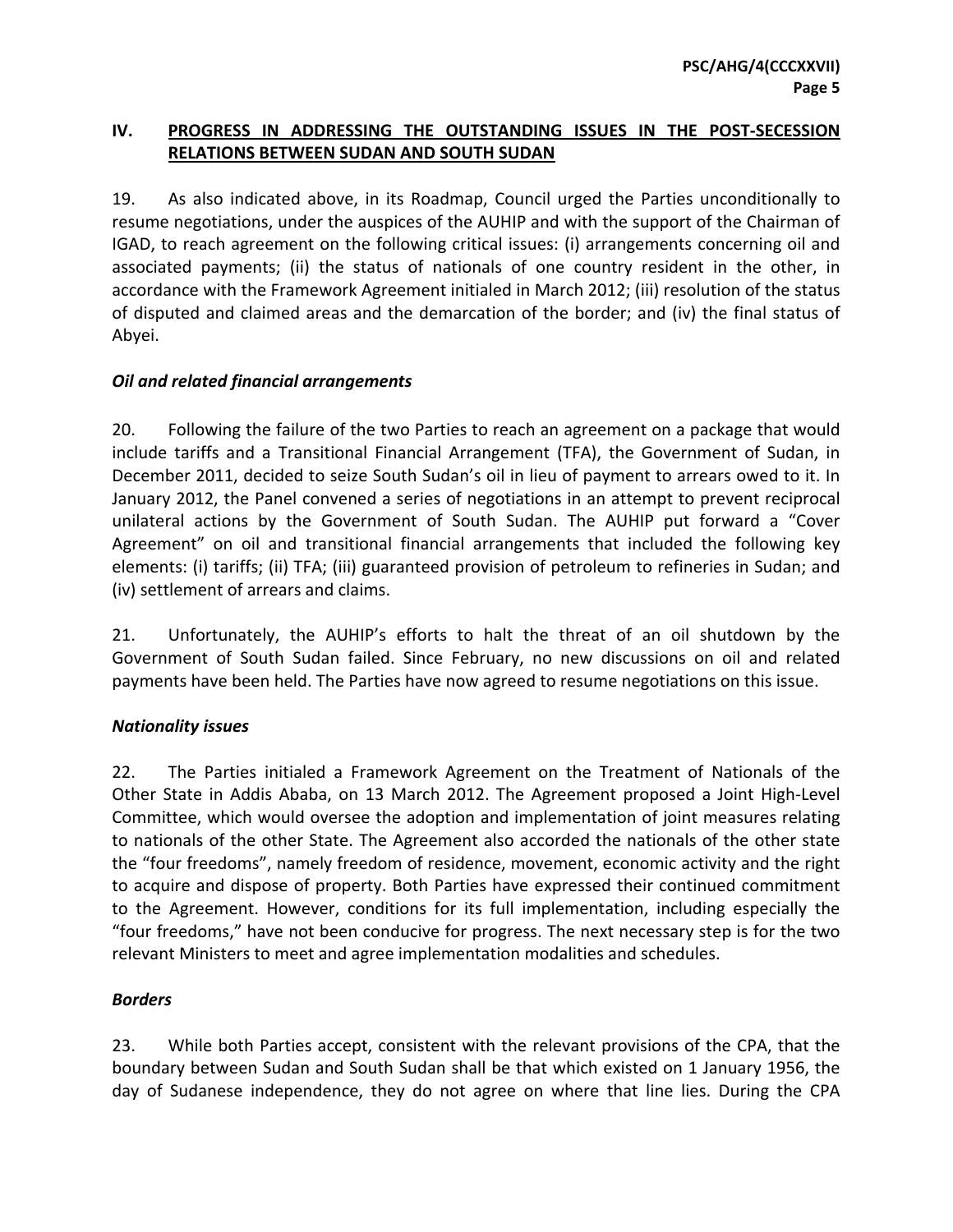Interim Period, the *Ad Hoc* Technical Border Committee identified four agreed disputed areas in which the location of the 1/1/56 line was not agreed. The Joint Political Committee subsequently added a fifth agreed disputed area. However, when South Sudan achieved independence, its Government maintained that there were additional areas to which it had claims that had not been accepted as disputed areas by the *Ad Hoc* Technical Border Committee.

24. The Parties have resumed negotiations on borders, in particular the resolution of the disputed areas. In March 2012, they initialed an agreement defining a process for the demarcation of the agreed areas of the border. At the time of finalization of this report, they were discussing the process for the resolution of disputed areas, the manner in which to address additional claimed areas, and ways in which to activate the third party binding resolution in the event that negotiated settlement is not reached.

### *Final status of Abyei*

25. The Presidents of Sudan and South Sudan have agreed that the resolution of the final status of Abyei shall be addressed at the presidential level. The Panel has followed the principle that the 20 June 2011 Agreement should be implemented, and life for the residents of Abyei and for pastoral populations that migrate seasonally to Abyei should return to normal as far as possible, before the Panel puts forward any proposals for the final resolution of the issue. In the meantime, the commitment of the Parties, the Panel and the international community to the Abyei Protocol of the Comprehensive Peace Agreement remains intact.

26. In pursuit of the implementation of the 20 June 2011 Agreement and the normalization of life in Abyei, the Panel has supported the efforts of the AJOC to enact all necessary measures to establish the administration, bring displaced persons back to their homes, facilitate humanitarian assistance, and promote dialogue and cooperation between residents and pastoralists. It is critical that the Parties diligently form the Abyei Police Service, as well as take the necessary steps towards the establishment of the Abyei Executive Council and the Abyei Area Administration, for these bodies are indispensable in creating a conducive atmosphere for peace and security in the area.

# **V. CONFLICT IN SOUTHERN KORDOFAN AND BLUE NILE**

27. In the Roadmap, Council reiterated the AU's conviction that there can be no military solution to the conflict in Southern Kordofan and Blue Nile states, and stressed therefore the urgent need for a political and negotiated solution, based on respect for diversity in unity. Council requested the Government of Sudan and the SPLM‐North to extend full cooperation to the AUHIP and the Chair of IGAD, to reach a negotiated settlement on the basis of the Framework Agreement on Political Partnership between the National Congress Party (NCP) and the SPLM‐N and Political and Security Arrangements in Blue Nile and Southern Kordofan states of 28 June 2011. Pending the convening of talks by the AUHIP, Council called on the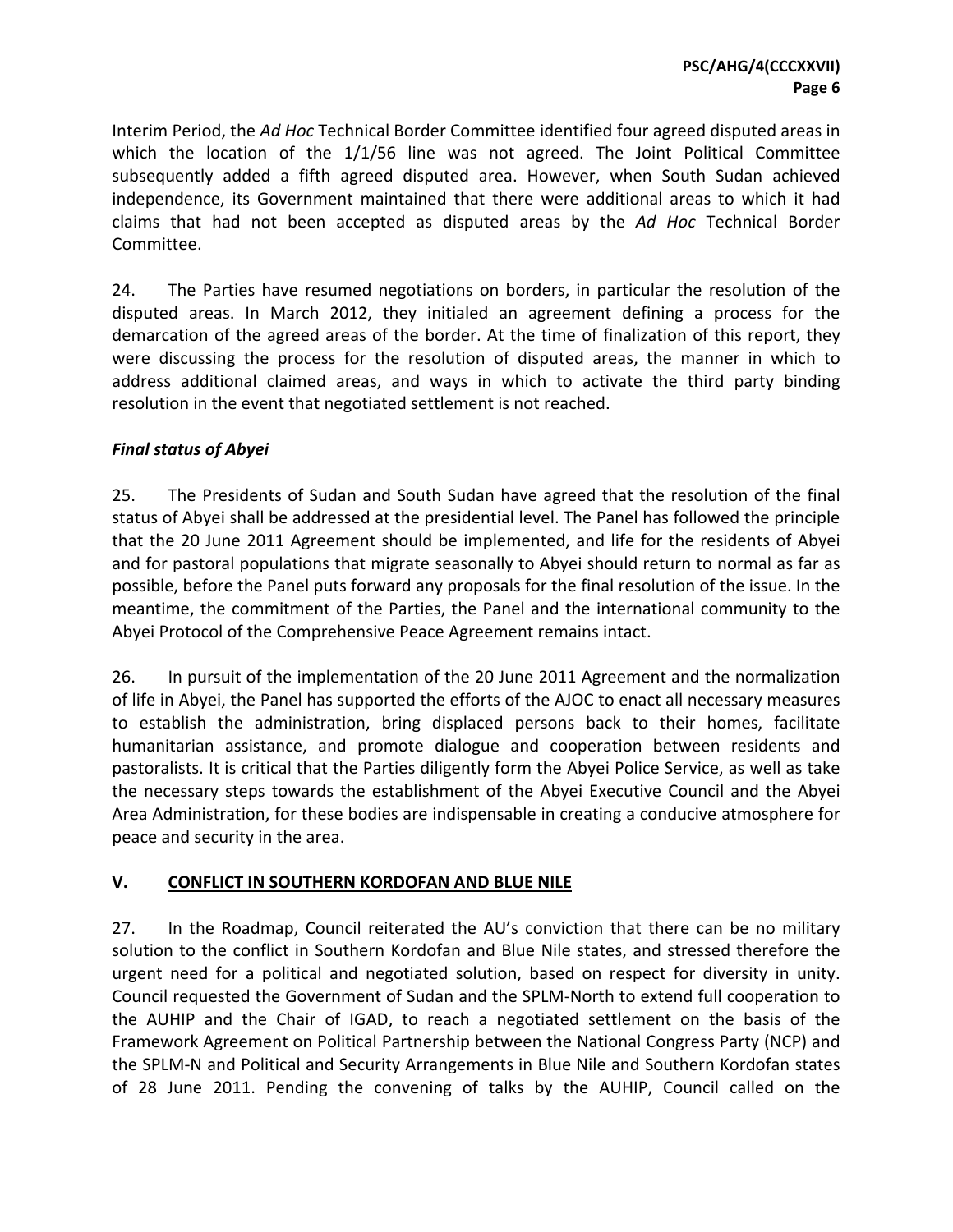Government to accept the joint proposal submitted, on 7 February 2012, by the AU, the United Nations and the League of Arab States, to permit humanitarian access to the affected populations in the two states.

28. In follow up, the AUHIP is coordinating with the Chairman of IGAD, Prime Minister Meles Zenawi, on re‐opening political dialogue on a resolution of the conflict in the Two Areas. The SPLM‐N has accepted to restart the dialogue that had begun in June 2011. The Government of Sudan has indicated an in‐principle acceptance of dialogue. The Panel is taking the necessary steps in this regard.

29. As Council would recall, the SPLM‐N has expressed its willingness to implement without delay the joint proposal for humanitarian access in the Blue Nil and Southern Kordofan states. On 28 June 2012, the Government of Sudan expressed its acceptance of the joint proposal. In a communiqué issued on 29 June 2012, I welcomed this acceptance, underscoring the need to ensure that the affected populations in the two states have access to humanitarian assistance, while a lasting political solution is being sought. I urged all those responsible to ensure that the proposal is effectively and fully implemented, without further delay. I underlined the readiness of the AU to contribute personnel to the joint teams that would undertake humanitarian assessment in all the affected areas, as well as to deploy monitors to the two states, who would work closely with the Sudanese Parties to ensure neutrality, impartiality, accountability and transparency in the delivery of humanitarian assistance.

### **VI. OBSERVATIONS**

30. Sudan and South Sudan have resolved to pursue their respective futures as two separate sovereign nations. In this context, the agreed overriding principle of establishing and sustaining a constructive and peaceful relationship between Sudan and South Sudan, which will promote the viability of both countries, is essential for each one. Equally important is the recognition by all that Sudan and South Sudan are both African nations, faced with challenges of governance and development common to countries across our continent. Each must govern a diverse nation that has experienced recurrent conflict over more than half a century, and each must undertake its own national process of democratization accordingly, while addressing at the same time the daunting task of socio‐economic development. These issues would pose serious challenges to the two Governments even in the context of peace, stability and cooperation. In a state of conflict, either internally or between themselves, they would be insoluble.

31. In their engagement with Sudan and South Sudan since the security incidents in Heglig in April 2012, Council and the Commission have been motivated by the conviction that the conflict damages both Sudan and South Sudan, threatens the lives and livelihoods of the citizens of both countries, including especially nationals of one state resident in the other, puts in jeopardy the essential economic activities needed to sustain both states, and poses a threat to the stability of the entire region. The AU Roadmap, as endorsed by the UN Security Council,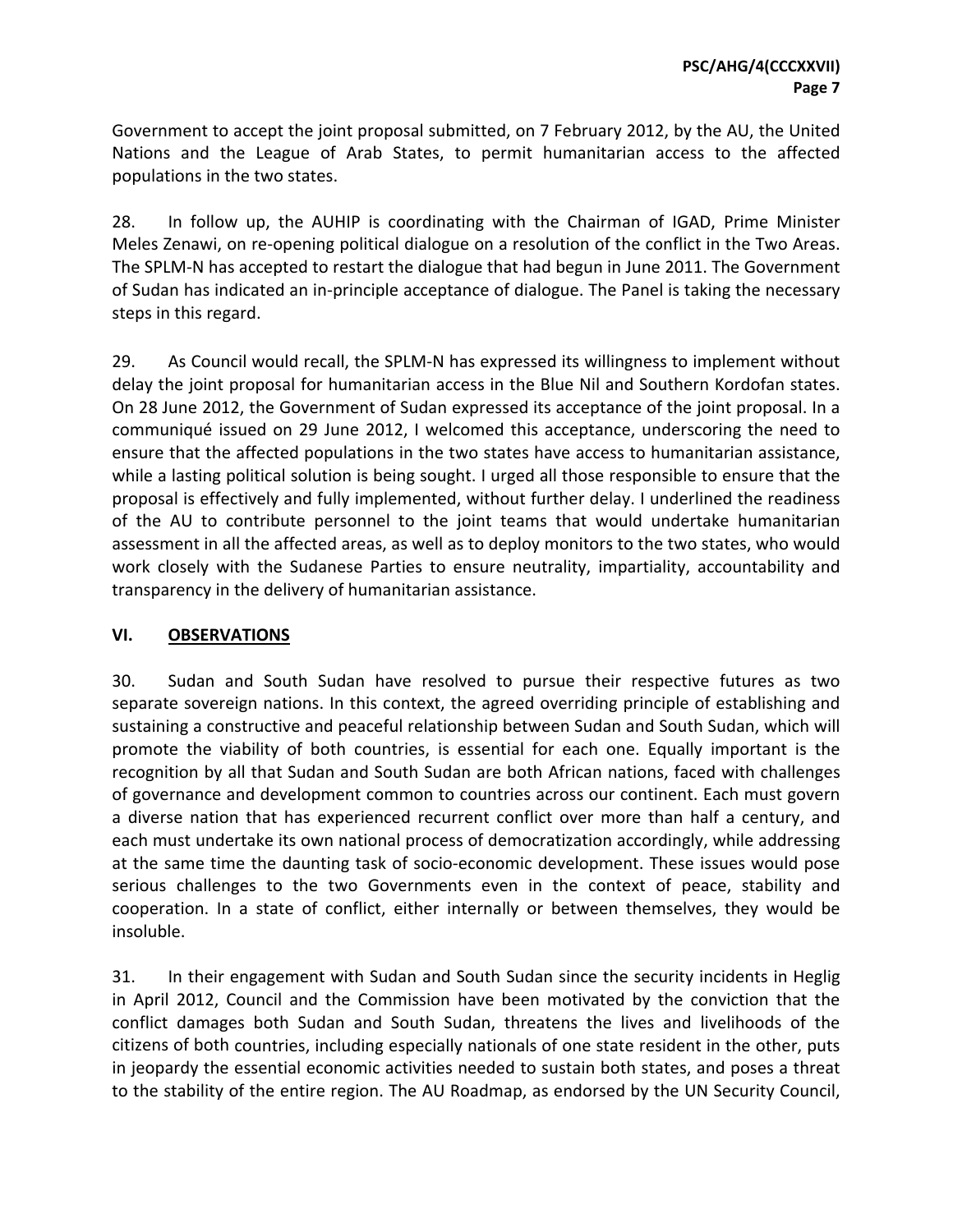provided the way forward for defusing the tension, facilitating the resumption of negotiations on the outstanding post‐secession issues and the normalization of relations. I urge the two countries fully to implement their commitments under the Roadmap and to uphold the overriding principle of "two viable states" as the basis for their relations, which they adopted by the Parties in the November 2010 "*Framework for Resolving Outstanding Issues Relating to the Implementation of the Comprehensive Peace Agreement and the Future Relations of North and South Sudan*".

32. While the implementation of the Roadmap has been rather slow and uneven, I am encouraged by the renewed commitment of the Parties to successfully conclude their negotiations and lay the foundation for lasting peace and good neighborliness between them. On 7 July 2012, the Parties, in a press conference, confirmed their agreement to return to a "new spirit" of strategic partnership. They elaborated a number of principles that underpin this strategic approach, including an unequivocal agreement never to resort to force to resolve their differences; mutual respect for sovereignty; and promotion of partnership and mutual benefit. They also informed the AUHIP that this new strategic approach had been fully endorsed by the entire leadership of both countries, and that they would return to negotiations on all outstanding issues, with a view to reaching a comprehensive agreement by 2 August 2012.

33. Efforts should also continue to address the issue of the Blue Nile and Southern Kordofan states. The fundamental political challenges in these two states are organically linked to the issues of the governance of diversity and democratization. The Panel will continue to work towards a lasting political solution with the support of the Chair of IGAD. Although the conflict in the two states is an internal matter to the Republic of Sudan, it inevitably has major repercussions on the relations between Sudan and South Sudan. In the meantime, the Commission will take the necessary steps towards the implementation of the joint proposal for humanitarian access to the affected populations in the two states.

34. I reiterate the Commission's deep appreciation for the outstanding work of the AUHIP and its support team. The Panel has taken the approach of seeking agreement between the Parties rather than trying to impose the details of a settlement. This approach is informed by the following elements: (i) the role of the Panel is, at the insistence of the Parties, that of a facilitator rather than a mediator; (ii) the Parties are much more likely to implement an agreement willingly entered into, than an imposed formula; and (iii) the Roadmap is first and foremost a guide to reaching a destination, namely peace and security between the two countries, and that details of the exact route to that destination may be adjusted by mutual agreement. To this end, the Panel has encouraged the Parties to talk directly to one another as far as possible, rather than negotiating with the facilitator. I have no doubt that the Panel will continue to discharge its mandate with utmost commitment, aware as it is of Africa's duty and responsibility to do whatever it can to help Sudan and South Sudan overcome their current challenges, in the interest of their people, the region and Africa as a whole. I recognize the full support extended to the AU and the Panel by our international partners, in particular the